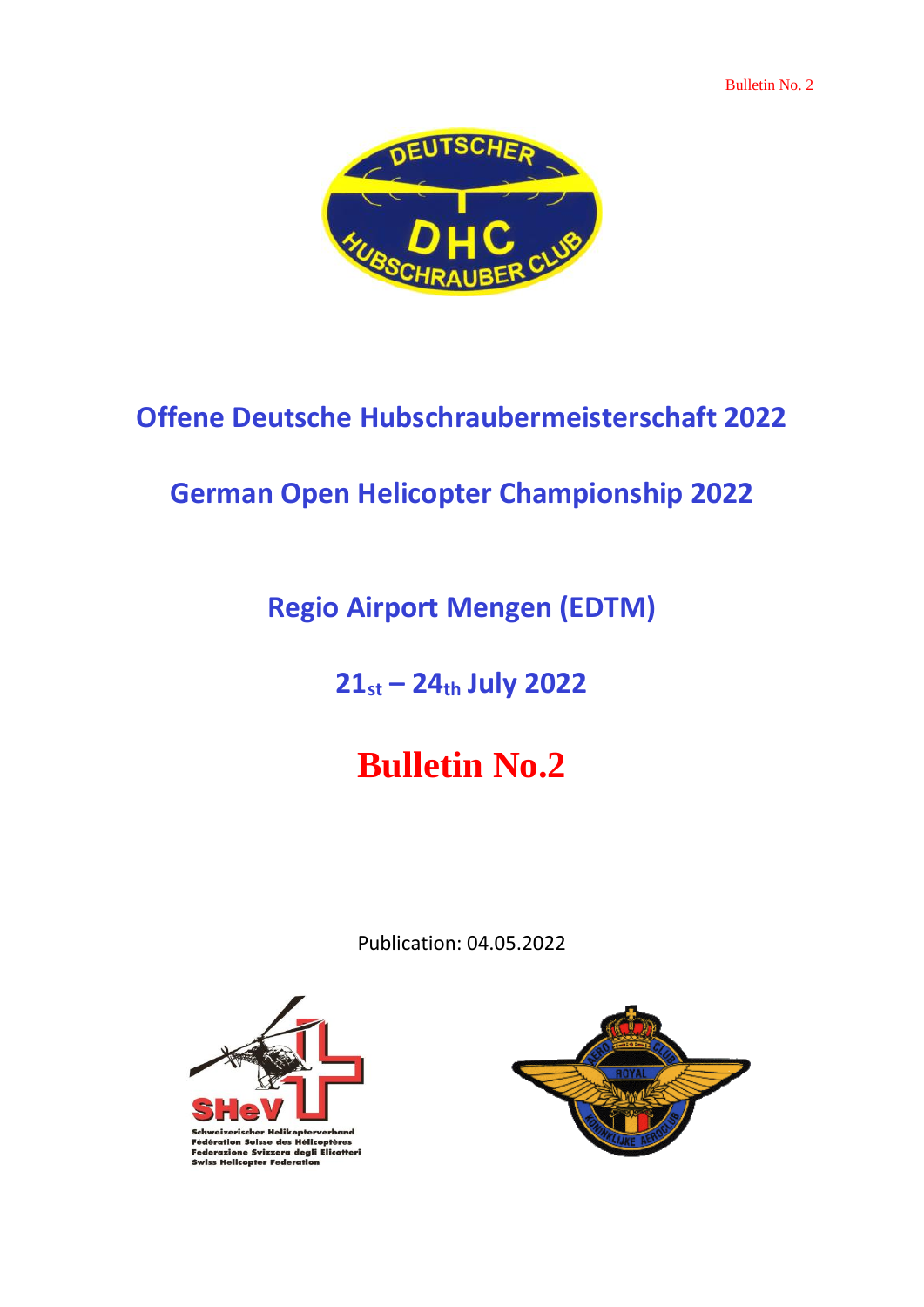# **Welcome to the German Open Helicopter Championship**

#### **INTERNATIONAL CREWS AND JUDGES**

We are very pleased that Crews from Belgium, France, Italy, Great Britain, Norway, Austria and Switzerland have agreed to start at our GOHC!

In addition, we welcome the participation of international judges from Ukraine, Austria, France, Great Britain, Belgium and Switzerland.

#### **COMPETITION**

The competition consists of the navigation event, the precision hover, slalom and fender event.

#### **REGULATIONS**

This Bulletin 2 contains the rules for GOHC. Also to find at: [www.deutscher-hubschrauberclub.de/download](http://www.deutscher-hubschrauberclub.de/download)

#### **ENTRY FORM**

Please send enclosed entry form to the DHC e. V. **by July 1st, 2022**. Bank transfer of entry fee and charges for closing banquet shall be made to the DHC account (details see entry form). The entry fee will be refunded in case of cancellation of championship due to force majeure.

#### **ENTRY FEES**

Registration fee is 450  $\epsilon$  per team. This includes take-off-/landing and parking fees, competition maps, beercall, 2 lunches, banquet. Registered judges/assistants have to pay catering expenses of 60  $\epsilon$ . This includes beercall, 2 lunches and banquet. Accompanying persons are responsible for their own expenses. Charges for participation at the closing banquet are 60  $\epsilon$  and have to be effected by bank transfer upon registration. The transfer shall be made to the account:

> **Deutscher Hubschrauber Club e.V. Sparkasse Landsberg-Dießen IBAN : DE26 7005 2060 0000 3548 03 BIC : BYLADEM1LLD**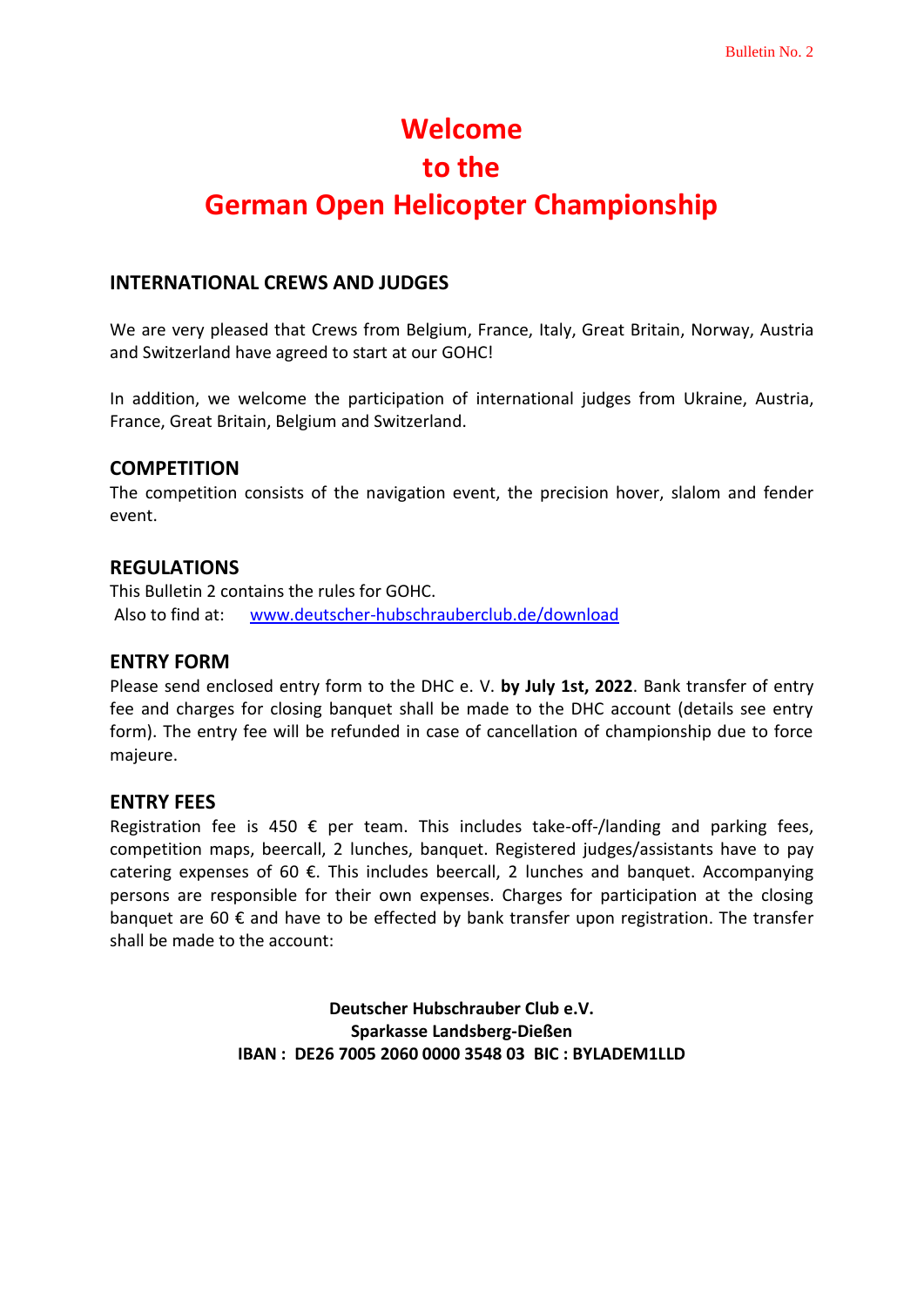

#### **HELICOPTER**

Robinson R44 helicopter (Raven II) can be rented from Hartmut Hopf.

#### **PARTICIPANTS**

Pilots must be in possession of a valid flight license and be able to show a valid medical.

#### **FLIGHT SAFETY**

The participants undertake to comply with the rules of air traffic, the regulations applicable to the competition, the requirements of the aviation authority and the instructions of the host.

#### **DOPING CONTROLS**

As in 2019, we are expecting a **NADA** delegation that will carry out doping controls on the instructions of the German Aero Club. Participants who have to take medication on medical advice require a **TUE** (therapeutic use exemption), which the participant must apply for at least 2 months before the competition. If you have any questions, please contact the Advisory Board for Doping Control: Mario Fuß

Mobile: +49 (0) 170 5525533 Mail[: mario.fuss@o2online.de](mailto:mario.fuss@o2online.de)

#### **ACCOMMODATION**

Each participant is responsible for the booking of his/her own accommodation.

#### **We offer booking assistance for our foreign guests.**

For a reservation please state:

Participation in the German Open Helicopter Championship in Mengen.

**The rooms are blocked till the end of May.**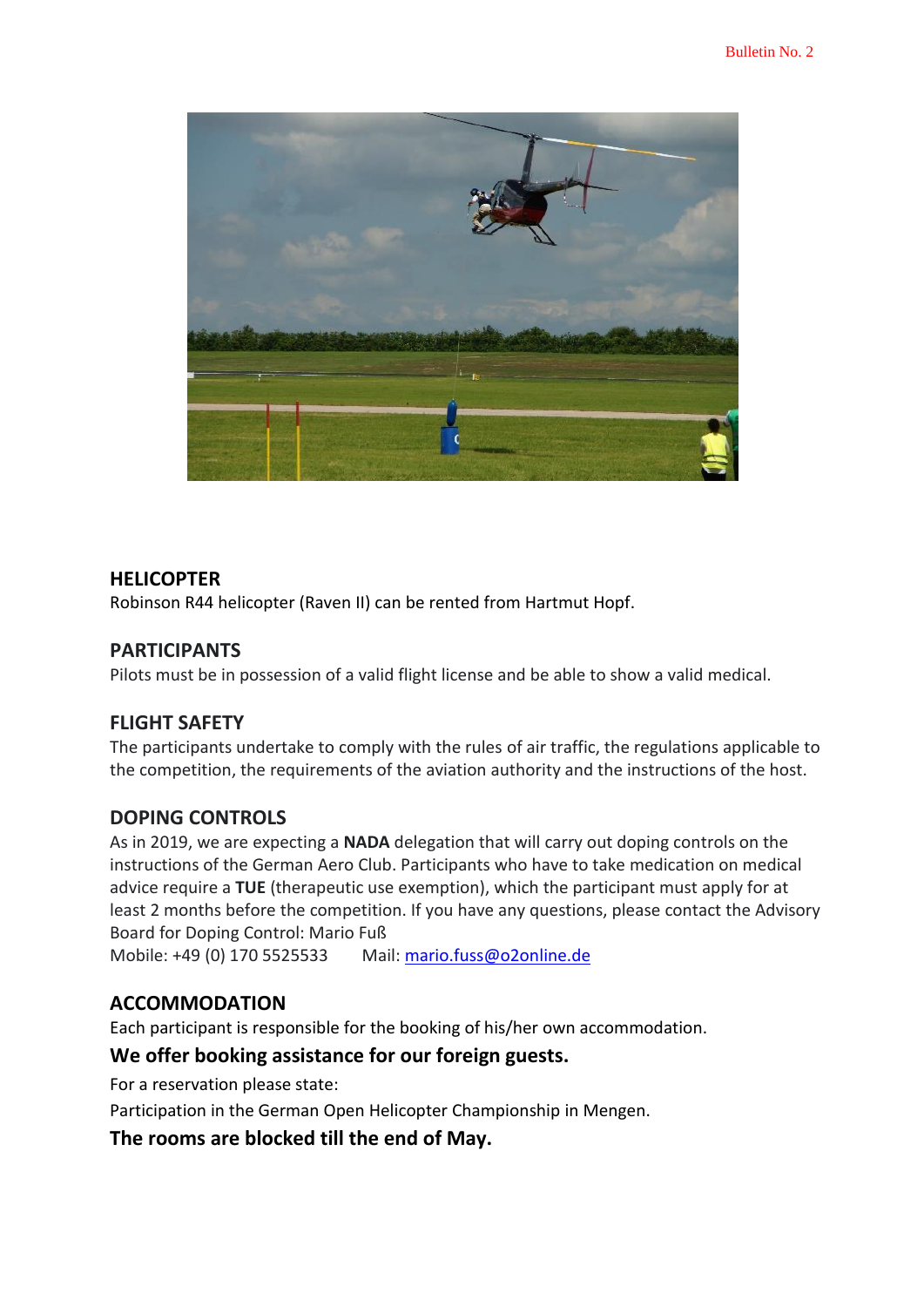More information: [www.mengen.de](http://www.mengen.de/) [www.Hohentengen.de](http://www.hohentengen.de/)

#### **LIST OF HOTEL**

#### **Hotel Donaublick**

Bahnhofstr. 21, 72516 Scheer, Tel.: 07572 / 7638 0 www.**[donaublick](http://www.donaublick.de/)**.de

**Hotel Engel** Bahnhofstr. 1, 88518 Herbertingen Tel.: 07586 / 9217720 [www.engelherbertingen.de](http://www.engelherbertingen.de/)

**[Hotel zum Fliegerwirt](http://www.landratsamt-sigmaringen.de/tourismusinfo/index.cfm?v=510&s=&k=430,445,440&d=200&a=18&u=78&sr=1&mr=20&CFID=1562685&CFTOKEN=86809306&p=1)** Flugplatz 34, 88512 Mengen/Flugplatz, Tel.: 07572 / 760340 [www.zum-fliegerwirt.de](http://www.zum-fliegerwirt.de/)

**Hotel Adler** Ortsstr. 1, 88518 Hundersingen, Tel.: 07586 / 378 www.**adler**[brauerei.com](http://www.adlerbrauerei.com/)

#### **CONTACT**

| <b>Event Manager:</b>        | Michael Schauff | Mail: Michael.Schauff@t-online.de<br>Mobil.: +49 (0) 1743460594 |
|------------------------------|-----------------|-----------------------------------------------------------------|
| Representative:              | Mario Fuß       | Mail: mario.fuss@o2online.de<br>Mobil: +49 (0) 170 5525533      |
| <b>Competition Director:</b> | Bruno Imholz    | Mail: imholz.bruno@bluewin.ch<br>Mobil: +41 78 7095958          |
| <b>Chief Judge:</b>          | Lothar Oehler   | Mail: lothar.oehler@teleos-web.de<br>Mobil: +49 1736347276      |

**Regio Airport Mengen** Phone: +49 (0) 75 72 71 10 47 Am Flugplatz, 88512 Mengen, Fax +49 (0) 75 72 71 10 49 Frequency: Mengen Info 135,175 EN/GE [www.regio-airport-mengen.de](http://www.regio-airport-mengen.de/) Mail: [tower@regio-airport-mengen.de](mailto:tower@regio-airport-mengen.de)

#### **FUEL**

AVGAS LL 100, JET A1, AERO oil is available at the airfield on request.

#### **CUSTOMS/PASSPORT/CHECK-IN**

The Regio Airport Mengen (EDTM) is an Aerodrome of Entry. PPR 24h before arrival. For more details  $\rightarrow$  Phone +49 (0) 7572 711047 [tower@regio-airport-mengen.de](javascript:linkTo_UnCryptMailto()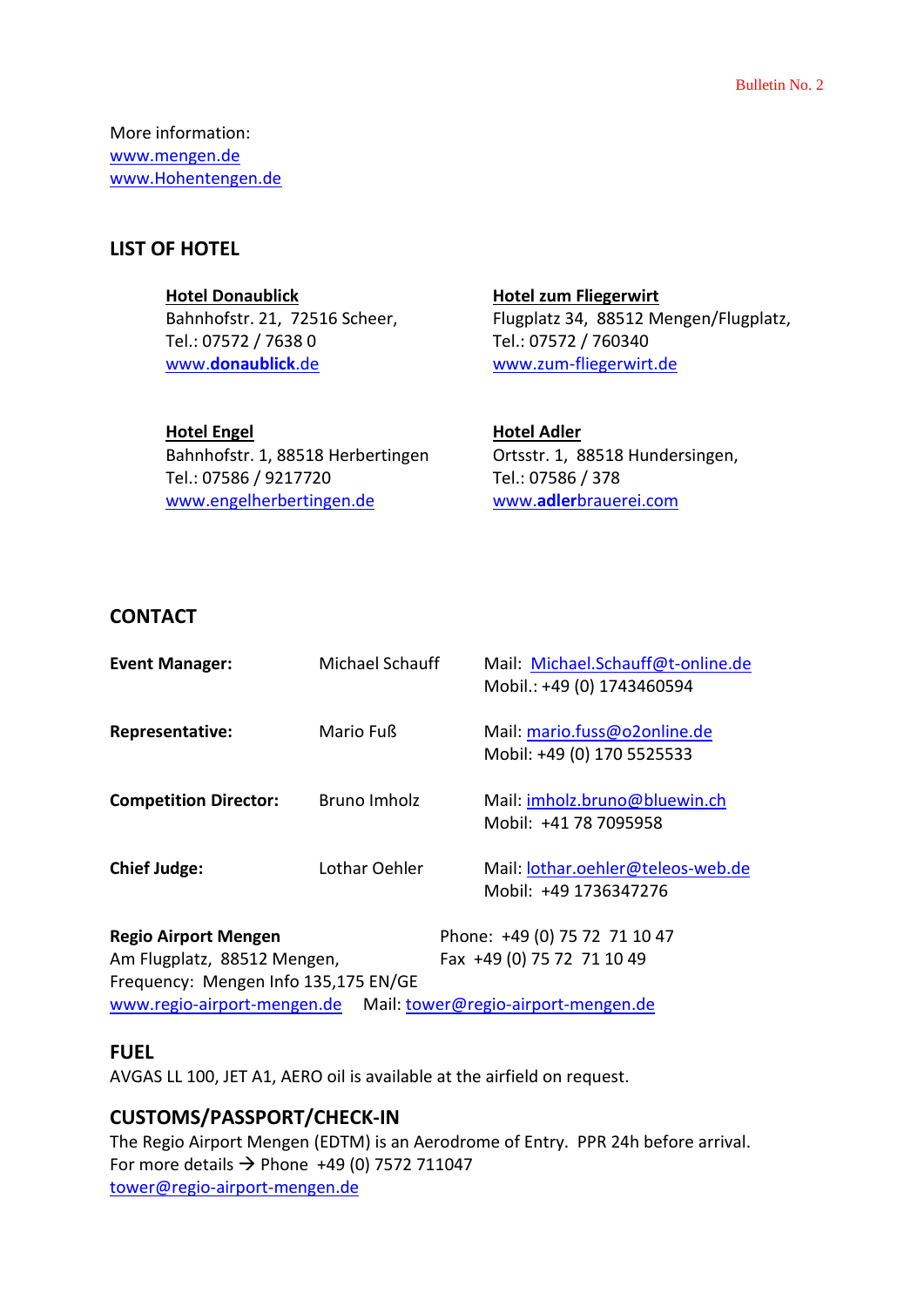### **TIMETABLE**

| Wednesday, 20th July |                 | <b>Arrival and Training</b>              |                                                |  |  |
|----------------------|-----------------|------------------------------------------|------------------------------------------------|--|--|
| Thursday, 21st July  | $09:00 - 13:00$ |                                          | <b>Training</b>                                |  |  |
|                      | until 12:00     |                                          | <b>Arrival Judges and Crews</b>                |  |  |
| from                 | 13:00           |                                          | Registration and Check of Helicopter           |  |  |
|                      | 15:30           |                                          | <b>Briefing Judges</b>                         |  |  |
|                      | 16:30           | General Briefing / Briefing Navigation / |                                                |  |  |
|                      |                 |                                          | <b>Briefing Fenderrigging</b>                  |  |  |
|                      | 18:00           |                                          | Opening Ceremony / Beercall                    |  |  |
| Friday, 22nd July    | 10:00           |                                          | <b>Start Navigation</b>                        |  |  |
|                      | 14:00           |                                          | <b>Start Fenderrigging</b>                     |  |  |
|                      | 16:30           |                                          | Briefing Precision Hover / Slalom              |  |  |
| Saturday, 23rd July  | 10:00           |                                          | <b>Start Precision Hover</b>                   |  |  |
|                      | 14:00           |                                          | <b>Start Slalom</b>                            |  |  |
|                      | 17:30           |                                          | <b>Honoring Judges</b>                         |  |  |
|                      | 19:00           |                                          | Price giving ceremony at the field and Banquet |  |  |
| Sunday, 24th July    | 10:30           |                                          | Departure                                      |  |  |

### **Changes in the schedule are possible and will be announced right in time**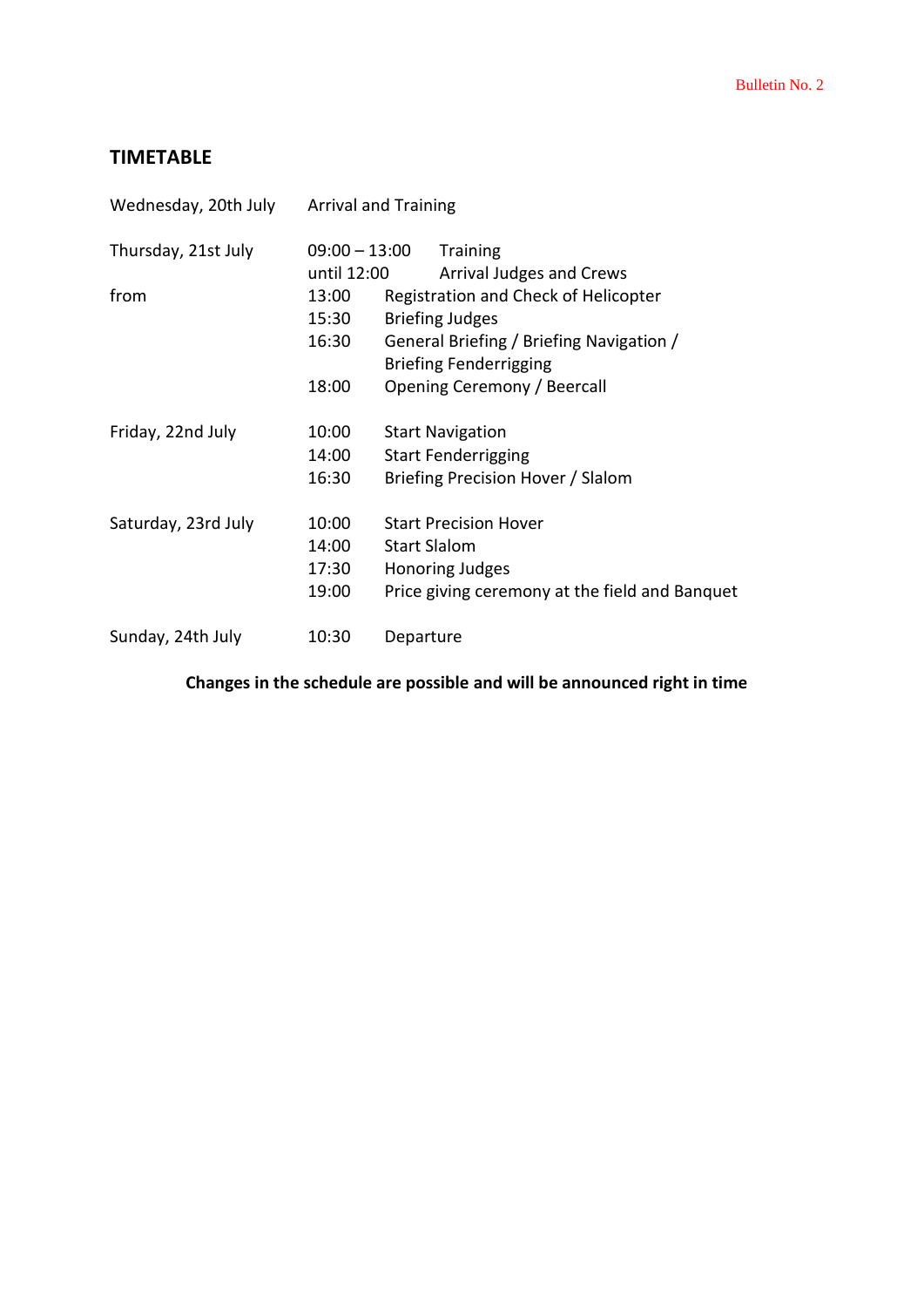

*We are looking forward to welcome you at the*

# *German Open Helicopter Championship 2022*

*Michael Schauff*

President Deutscher-Hubschrauber-Club

[www.deutscher-Hubschrauberclub.de](http://www.deutscher-hubschrauberclub.de/)